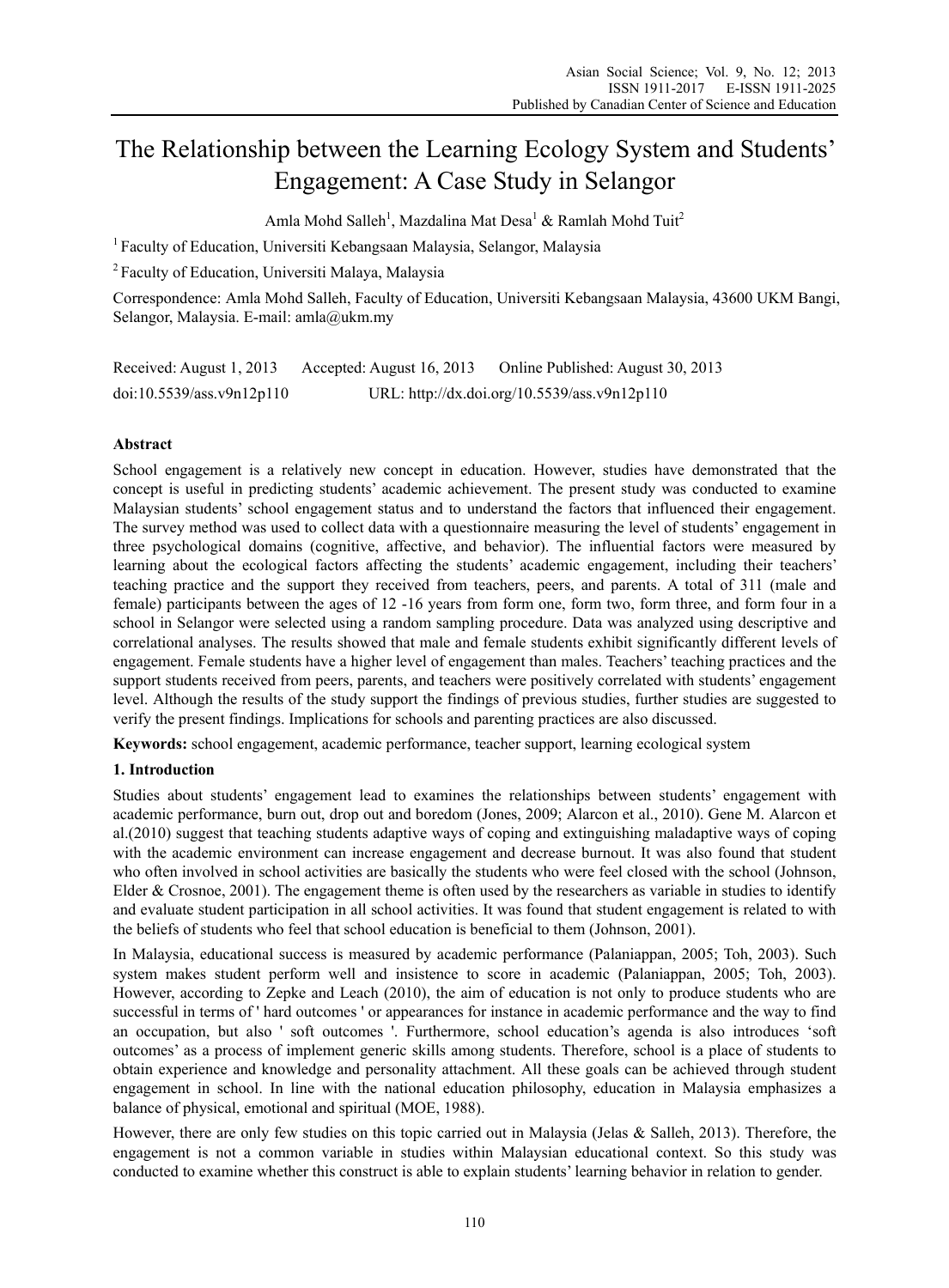## **2. Student Engagement**

Chapman defines student engagement as "student willingness to participate in routine school activities, such as attending classes, submitting required work, and following teachers' instructions in class. That includes participating in the activities offered as part of the school program and student participation in school reform activities" (2003; Fletcher). "Students were engaged when they were interested in their work continuously, even though they were faced a lot of circumstances and challenges, but they are happy with their work" (Schlecty, 1994; Fletcher).

Willms (2003), states that researchers often include components of behavior and emotions to make sense of engagement. Students' emotion is relates with the involvement of students in school. Sue (2002), found that students' engagement level increased when they feel excited about learning in school. However, Frederick (2004) and Jimerson (2003) had introduced additional component which is cognitive engagement as a symbol of students' engagement in school. Therefore, the main component used to measure students' engagement in school, are affective or emotion, cognitive and behavior. Some researchers explain that affective domain reflected by students' behavior such as interested in learning, having sense of belonging and positive attitude towards learning (Finn, 1989; Marks, 2000; Newman et al., 1992; Willms, 2003). While, the behavioral component is referred as students' positive action and participation towards school activities. The cognitive component is an assessment, understanding and application of knowledge, learning objective and instill interest in learning (Jimmerson, 2004 and 2003).

Based on an extensive study in the United States of America which involving over 12,000 adolescents from 9 to 12 grade, Resnick et al. (1997) concluded that school connectedness factors such as engagement in school activities, taking part in school activities, and teachers' fair treatment could protect students against almost every health risk behavior (e.g., emotional distress, delinquency, teenage pregnancy). Therefore engagement is one of the factors that keep students aware from delinquent behavior.

Qualities of the relationship between teachers and students also positively associated with student academic motivation and attitude toward students. Teachers' support is an independent and positive predictor towards students' interest in classes, their pursuit of goals and adherence to classroom rules and norms (Wentzel, 1998). Rebeca & Laura study (2010) conducted the 69 Mexican students also found that students will get a better grade in mathematics if teachers a friendly and caring in their studies

Students' engagement in school was influenced by parental support, too. A review done by Yun Mo & Kusum (2008) found that parents who are caring and show interest in their children academic progress in school resulted in more positive and enthusiastic behavior among the children. They get involved with school activities and improve (indirectly) their academic performance. The importance of parental involvement in learning was identified repeatedly as a critical factor which contributing in academic achievement of school children. Then, Henderson Grolnick, Banjer & Kurowski (1997) found that parents who play their role as a teacher at home and also as a positive problem solving will prefer to commit in cognitive activities of their children. Green et al. (2007) also found that parental involvement at home must be maintains not only in school but in the early middle school when children need strengths to be independent.

Students perception of the relationship peers also have a significant impact on school achievement. The influence of peers on school engagement trace to 3 perspectives of relationships with friends, social efficiency and influence behavior responsive to academic success (Furlong, 2003). Acceptance colleagues indirectly increase students' interest in school and in direct emotional impact on students (Wentzel, 1991). In fact, according Wentzal, McNamara, Barry, and Caldwell (2004), has proven that teens who have friend at school showed better academic achievement and pro-social behavior and less emotional stress than students without reciprocated friendships.

## **3. Purpose of the Study**

This study aimed to examine the level of student engagement among 311 students in a secondary school in Malaysia. This study also conducted to identify the relationship between teachers' teaching practices, teachers and peers' support and parental support with students' engagement.

This study also will find out the patterns of students' engagement between male and female students. The engagement will be assessed by three main domains, affective behaviors and cognitive.

#### *3.1 Objective of the Study*

The objectives of this study are as follow: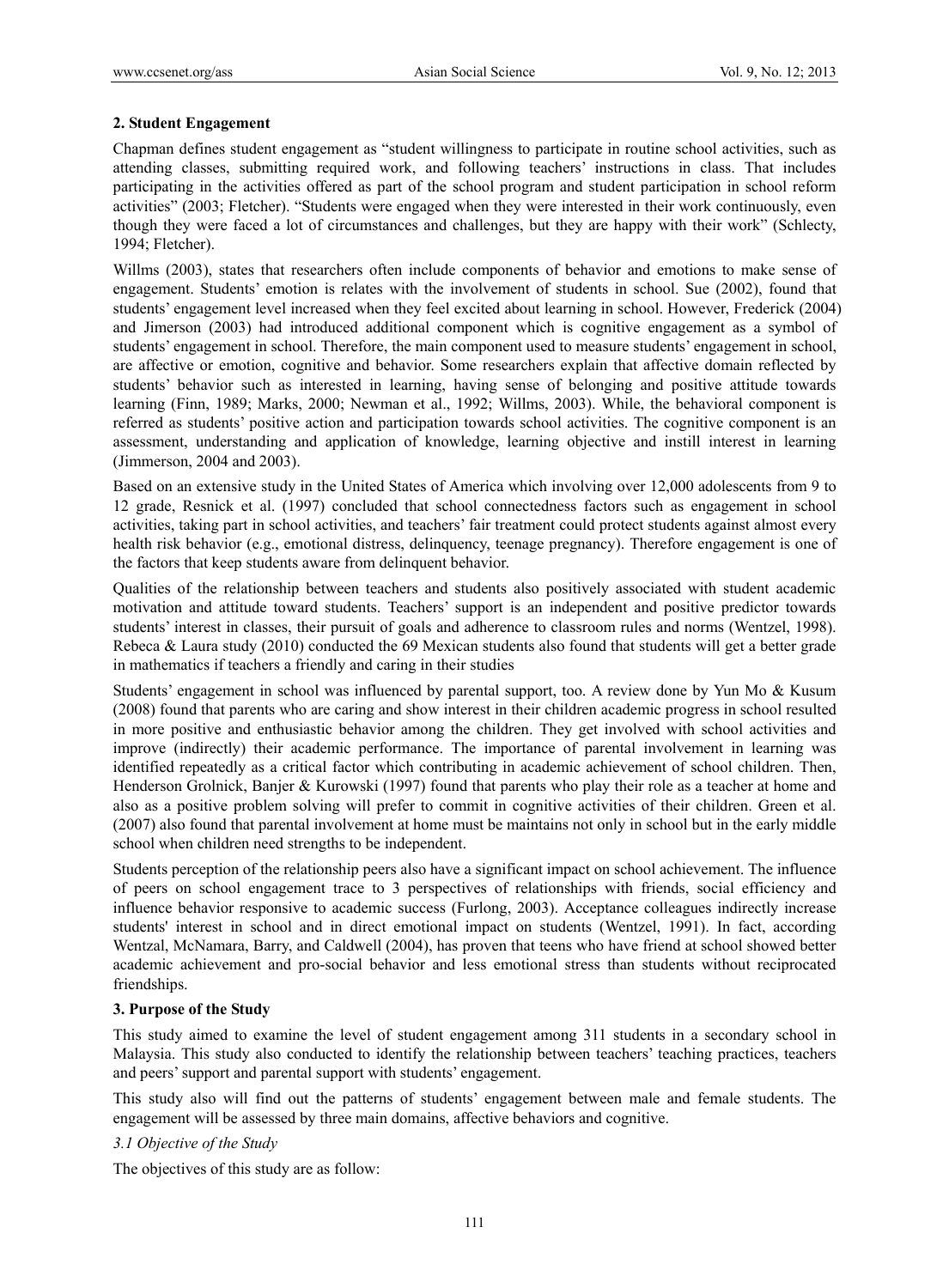1) To determine level of students' engagement among a group of student in one schools in Selangor state.

2) To identify the differences of students' engagement based on gender.

3) To identify the relationship between teachers' teaching practices with students' engagement in school.

4) To identify the relationship between parental support, teachers and peers' support with students' engagement in school.

## *3.2 Research Questions*

Based on the objective of the study stated, some questions of the study are clarified as follows:

1) What is the level of students' engagement among one of the school in Selangor area?

2) Is there are any significant differences in student engagement based on gender?

3) Is there any significant relationship between teachers' teaching practices with students' engagement in school?

4) Is there any relationship between parental support, teachers and peers' support with students' engagement?

*3.3 Hypothesis Of The Study* 

1) HO1 : There is no significant differences between students' engagement in schools based on gender.

2) HO2 : There is no significant relationship between students' engagement in school and teachers' teaching practices.

3) HO3: There is no significant relationship between students' engagement in school with teachers and peers' support.

4) HO4: There is no significant relationship between students' engagement with parental support.

## **5. Research Methodology**

The design of this current research is a survey method by collecting quantitative data. The population of this study is 2,000 students. The total number of study participant is 311 students, consisting of 128 male and 183 female students who were randomly selected from form one, two, three and four . The size of the sample is considered adequate according to Kerjcie and Morgans' table (1970)

#### *5.1 Data Analysis*

Data was analyzed using descriptive statistics, such as frequency, percentage and mean analysis were used to build a profile of the respondents. For the purpose of data analysis, the mean was interpreted according to three categories; 1.00 to 2.34 is low; 2.34 to 3.66 is moderate; and 3.67 to 5.00 is high. A Simple T-test was conducted for a comparison between male and females' score, while Pearson correlation test was used to test the relationship between the variables. The interpretation of the correlation was done following from a table propose by Chua Yan Piaw (2006) as displayed in table 1.

Table 1. The strength of the correlation coefficient value & the size of the correlation coefficient of correlation strength

| 0.91 to 0.00 or $-91$ to $-1.00$     | Very strong    |
|--------------------------------------|----------------|
| $0.68$ to $0.90$ or $-.68$ to $-.90$ | <b>Strong</b>  |
| $0.50$ to $0.70$ or $-.51$ to $-.70$ | Medium         |
| $0.31$ to $0.50$ or $-.31$ to $-.50$ | Weak           |
| $0.01$ to $0.30$ or $-.01$ to $-.30$ | Very weak.     |
| $0.00\,$                             | No correlation |

Source: Chua Yan Piaw, 2006

## *5.2 Instrument*

A set of questionnaire was use to collect data for the current study. The questionnaire were consist of five parts,

i) Demographic

ii) Students' engagement by Lam Shui Fung et. al. (2002)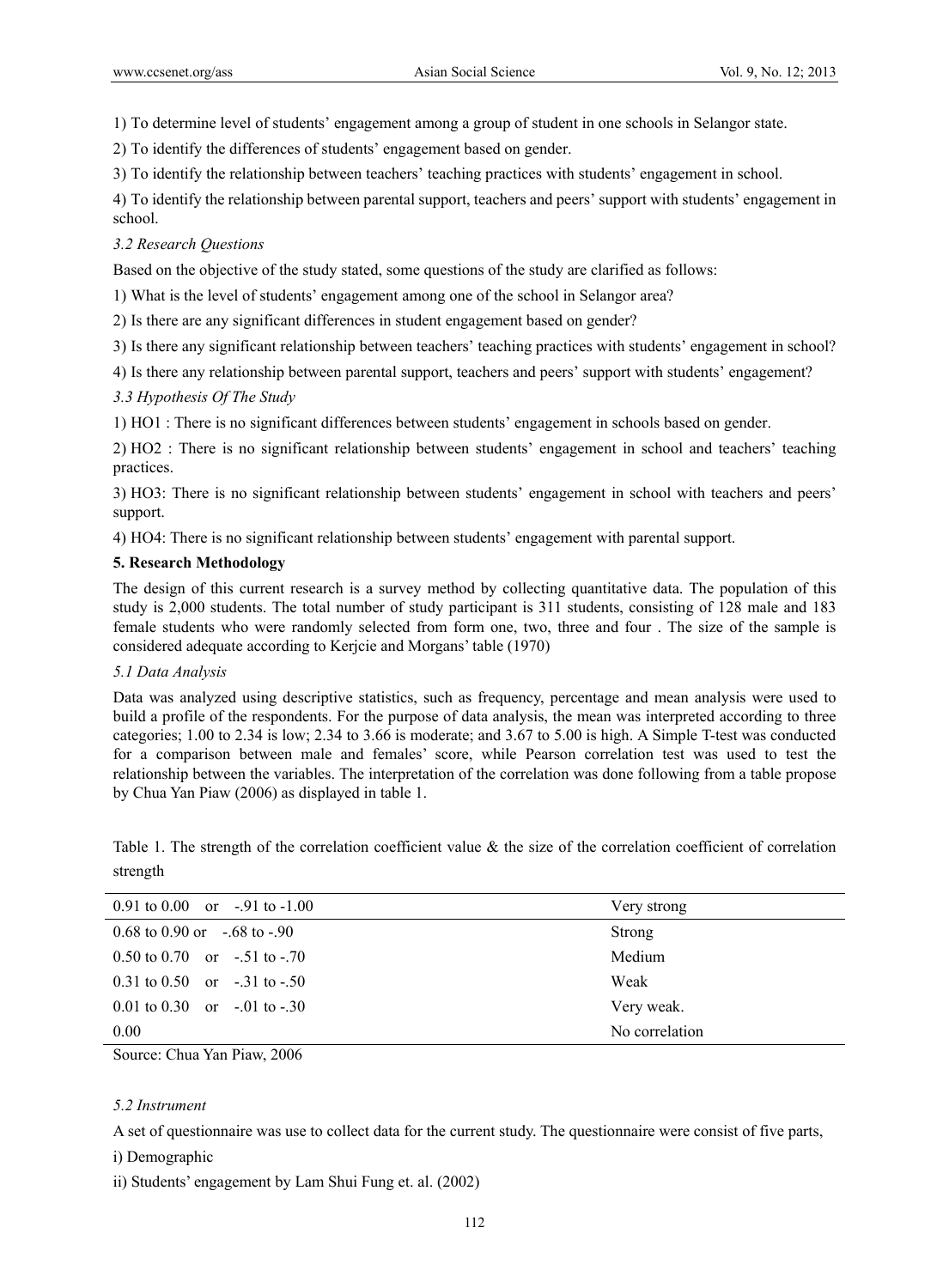#### iii) Teachers' teaching practices iv) Teachers and peers support and

v) Parental support. The engagement scale was translated by Zalizan, Amla and Salmiah (2013). Students' engagement scale measuring student engagement from three domain affective, cognitive and behavior.

A pilot study was carried out on 30 students in a school in Selangor state to test the reliability of the instrument. Table 2 shows the value of alpha cronbach for all the item of the sub construct of students' engagement scale. Table 2 shows the alpha value for each domain of the instruments.

| <b>Bill Variable</b>        | The Item's | Alpha value $(\alpha)$ |
|-----------------------------|------------|------------------------|
| Affective                   | 9          | 0.76                   |
| Behavior of                 | 12         | 0.75                   |
| Cognitive                   | 12         | 0.84                   |
| Parental support            | 8          | 0.80                   |
| Teachers and peers support  | 6          | $\theta$               |
| Teachers' teaching practice | 6          | 0.78                   |

Table 2. The value of Cronbach's Alpha (Α) the study variables

#### **6. Results**

#### *6.1 Statistical Analysis Descriptive*

Table 3 shows that composition of the students involved in the study. Data was obtained from the analysis of descriptive exhibit of 311 respondents, 41.2% (128 people) are students and 58.8% (183 people) are female students. The respondents comprised of 83% Form One's students, 68% Form Two students, 93% are Form Three Students, while 67% are Form Four students.

Profile of respondents by race showed that majority of the Malays of 87.4% (272 people), followed by the Chinese 7.4% 923 people) and India by 5.1% (16 people). Out of the total respondents, the majority came from families earning RM1, 001 - RM3, 000 a month, which is a total of 143 students (46%), followed by earning RM3, 001 - RM5, 000 per month, 79 people (25.4%), followed by income families in RM1000 under 52 people (16.7%) and lastly the students who come from families earning RM5, 001-RM10, 000 a month is a total of 31 people (10%).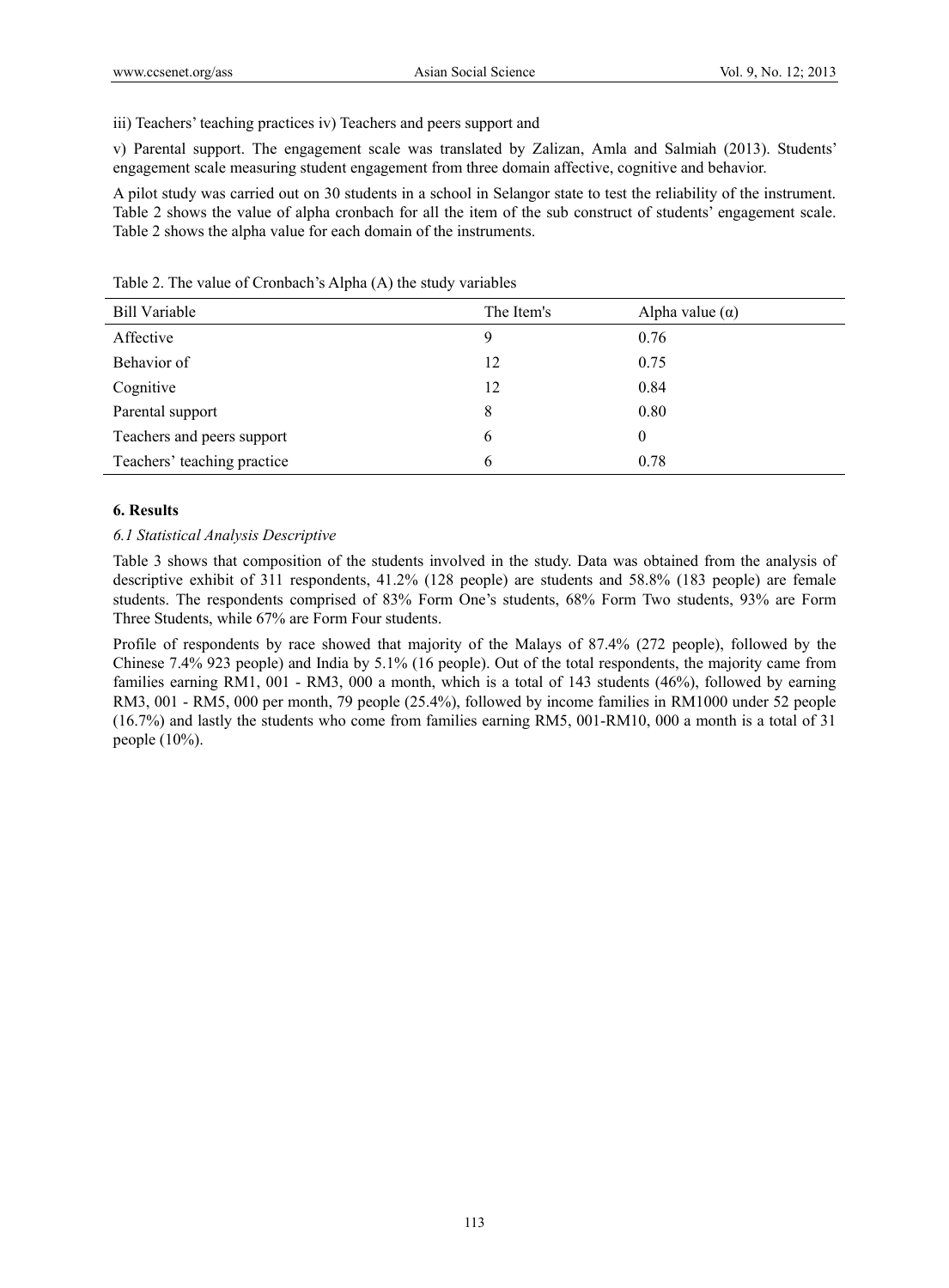| Backgrounds   |                    | Frequency | Percentage % |
|---------------|--------------------|-----------|--------------|
| Gender:       |                    |           |              |
|               | Male               | 128       | 41.2         |
|               | Female             | 183       | 58.8         |
| Form:         |                    |           |              |
|               | $\mathbf{1}$       | 83        | 26.7         |
|               | $\sqrt{2}$         | 68        | 21.9         |
|               | 3                  | 93        | 29.9         |
|               | $\overline{4}$     | 67        | 21.5         |
| Ethnic        |                    |           |              |
|               | Malay & Bumiputera | 272       | 87.4         |
| Indian        |                    | 23        | 7.4          |
| Chinese       |                    | 16        | 5.1          |
| Family Income |                    |           |              |
| $<$ RM1,000   |                    | 52        | 16.7         |
|               | RM1,001-RM3,000    | 143       | 46.0         |
|               | RM3,001-RM5,000    | 79        | 25.4         |
|               | RM5,001-RM10,000   | 31        | 10           |
| $>$ RM10,000  |                    | 6         | 1.9          |
| Total         |                    | 311       | 100          |

#### Table 3. Profile of respondents

Table 4 shows the level of students' engagement in school according to three domains which are affective, behavior and cognitive. In overall, a level of students' engagement in secondary schools based on the domain of affective is the highest, which the analysis of mean is 3.9146 and 0.47382. The Item ' I am enjoy learned new things in class ' has the highest mean (mean =  $sp = 4.2026$  and 0.74941). While the item "I think learning is bored" indicates the lowest level, which is (mean  $=$  sp  $=$  3.6334 and 1.00997).

In terms of the domain of behavior, the level of students' engagement was in intermediate with a mean and standard deviation; 3.6072 and 0.48122. The Item 'I strive hard to succeed in school' shows the highest which (mean  $= 4.1865$  and sp  $= 0$  ... 67006), meanwhile the lowest level of item that the researchers determined is "I'm a student who actively participate in school activities such as school sports day and camping.", which (mean = sp  $= 3.2926$  and 1.01341).

In overall, the level of students' engagement in secondary schools referred to the domain of cognitive is high which the overall total of mean is 3.7905 and standard deviation is 0.50227. The item ' While studying, I try to understand what you learn as a link of the matter with things that I should know' resulted the highest mean (mean  $=$  sp  $=$  4.0129 and 0.73165). However, the item "While studying, I always associate with the things I learned the same thing from other class" resulted the lowest mean (mean = 3.5016 and sp =. 83810).

|      |  | Table 4. The level of student engagement in accordance with the affective domain, cognitive and behavior. ( $N =$ |  |  |  |  |  |
|------|--|-------------------------------------------------------------------------------------------------------------------|--|--|--|--|--|
| 311) |  |                                                                                                                   |  |  |  |  |  |

| Domain          | Mean   | Sd     | Interprate |
|-----------------|--------|--------|------------|
| Affective       | 3.9146 | .47382 | High       |
| <b>Behavior</b> | 3.6072 | .48122 | Medium     |
| Cognitive       | 3.7905 | 50227  | High       |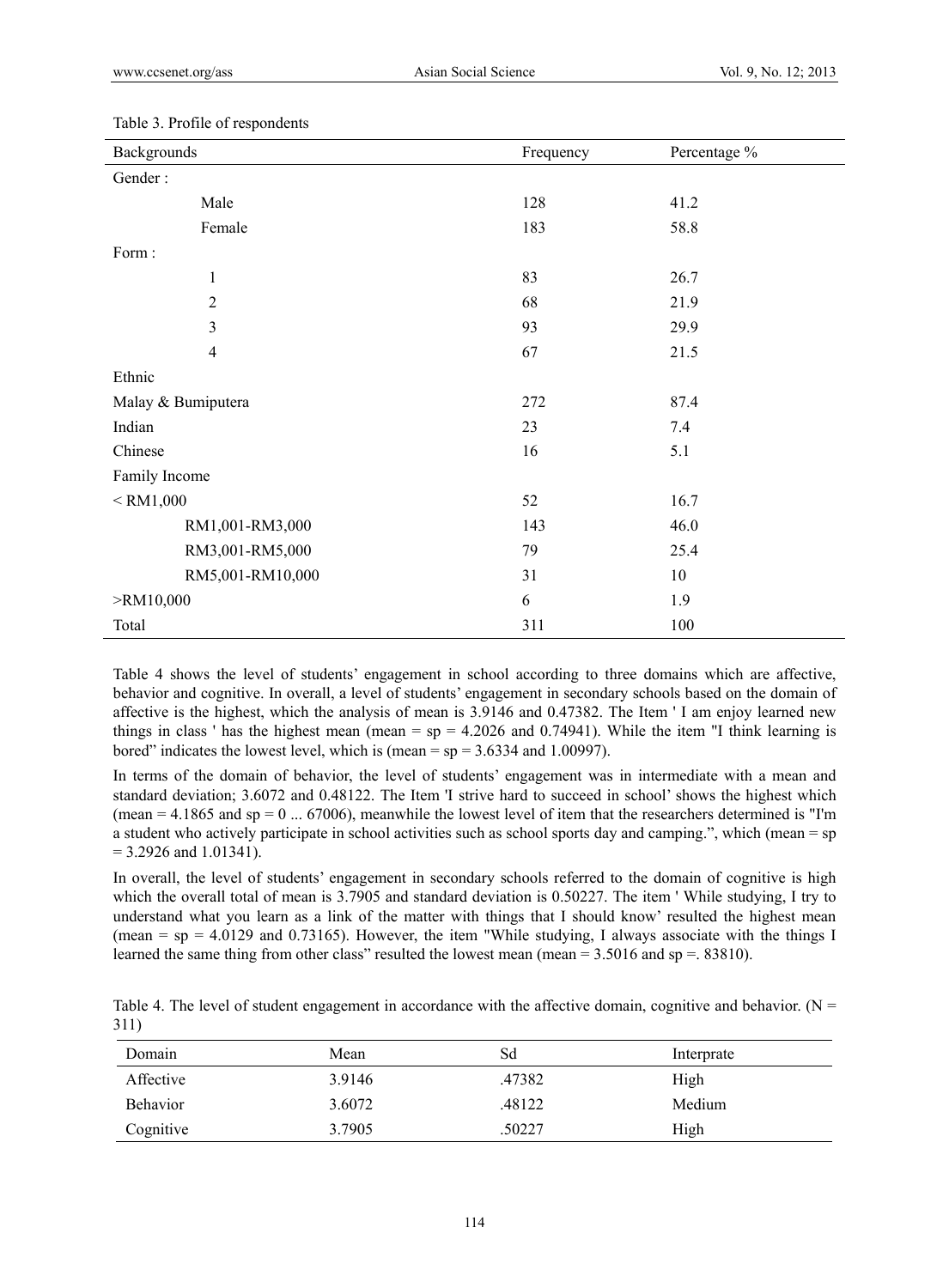### *6.2 Inferential Statistics Analysis*

HO1: There is no significant difference between students' engagement in schools based on gender.

Table 5 is showing students' engagement in school based on gender of significant value is lower than 0.05 (significant level). This shows that there is a significant difference in students' engagement in school between males and females (t = -2.966, sig = 0.003) p < 0.05. Researchers also found that the level of females students' engagement in school is higher (mean =  $3.812$ ) rather than males students (mean = t h RM3.68)

| Table 5. Students' engagement in schools based on gender |  |  |  |  |  |
|----------------------------------------------------------|--|--|--|--|--|
|----------------------------------------------------------|--|--|--|--|--|

|                    | Gender | N   | Mean   | sp     |          |
|--------------------|--------|-----|--------|--------|----------|
| Student engagement | Male   | 128 | 3.6802 | 35937  | $-2.966$ |
|                    | Female | 183 | 3.8119 | .40268 |          |

 $P < 0.05$ 

HO2 : There is no significant relationship between students' engagement in school and teachers' teaching practices.

HO3 : There is no significant relationship between students' engagement in school with teachers and peers' support.

HO4 : There is no significant relationship between students' engagement with parental support.

Table 6 shows the results of Pearson correlation analysis which determined the relationship between teaching practices, teachers' and peers' support and parental support with students' engagement in school. The results obtained from the analysis is the correlation between the teaching practices of teachers and student engagement in school were in a moderate level ( $r = 0.536$  \*\*,  $p = 000 < 0.01$ ). This shows that there is a significant relationship between students' engagement with school teachers' teaching practices.

The correlation between teachers and peers support with engagement is also stage a modest ( $r = 504$  \*\*,  $p = 000$ ) < 0.01). Thus, there is a positive relationship between the teachers and peers support with students' engagement.

Similarly, the analysis of the correlation between parental support with the engagement of students in school shows a simple relationship ( $r = 422$  \*\*,  $p = 000 < 0.01$ ). Thus, there is a positive relationship between teachers' support with students' engagement in that school.

|            |  |  | Table 6. Pearson correlation teachers' teaching practices, parent support, teacher and peers' support with student |
|------------|--|--|--------------------------------------------------------------------------------------------------------------------|
| engagement |  |  |                                                                                                                    |
|            |  |  |                                                                                                                    |

| Domain                       | Student engagement |
|------------------------------|--------------------|
| Teachers' teaching practices | $.536**$           |
| Parental support             | $.428$ **          |
| Teachers' and peers' support | $.504$ **          |
| p < 0.05                     |                    |

## **7. Summary and Discussion**

From the review of literatures in this current study, it highlighted that the importance of students' engagement in school was develop students' potential. Students' engagement in school was often associated with academic performance as well, and also being a tool to deal with students' disciplinary problems. A high level of engagement in these three elements which are emotional, cognitive and behavioral problems among students in school will formed their generic skills and high personality. There are several factors that linked to students' engagement in school such as teaching practices, teachers' and peers' support, and parental support.

The findings was indicates the level of students' engagement is high. Female students showed the highest result regarding students' engagement rather than male students. As an expected result by the researchers, this study found that teaching practices, teachers' and peers' support, and parental support were correlated with students'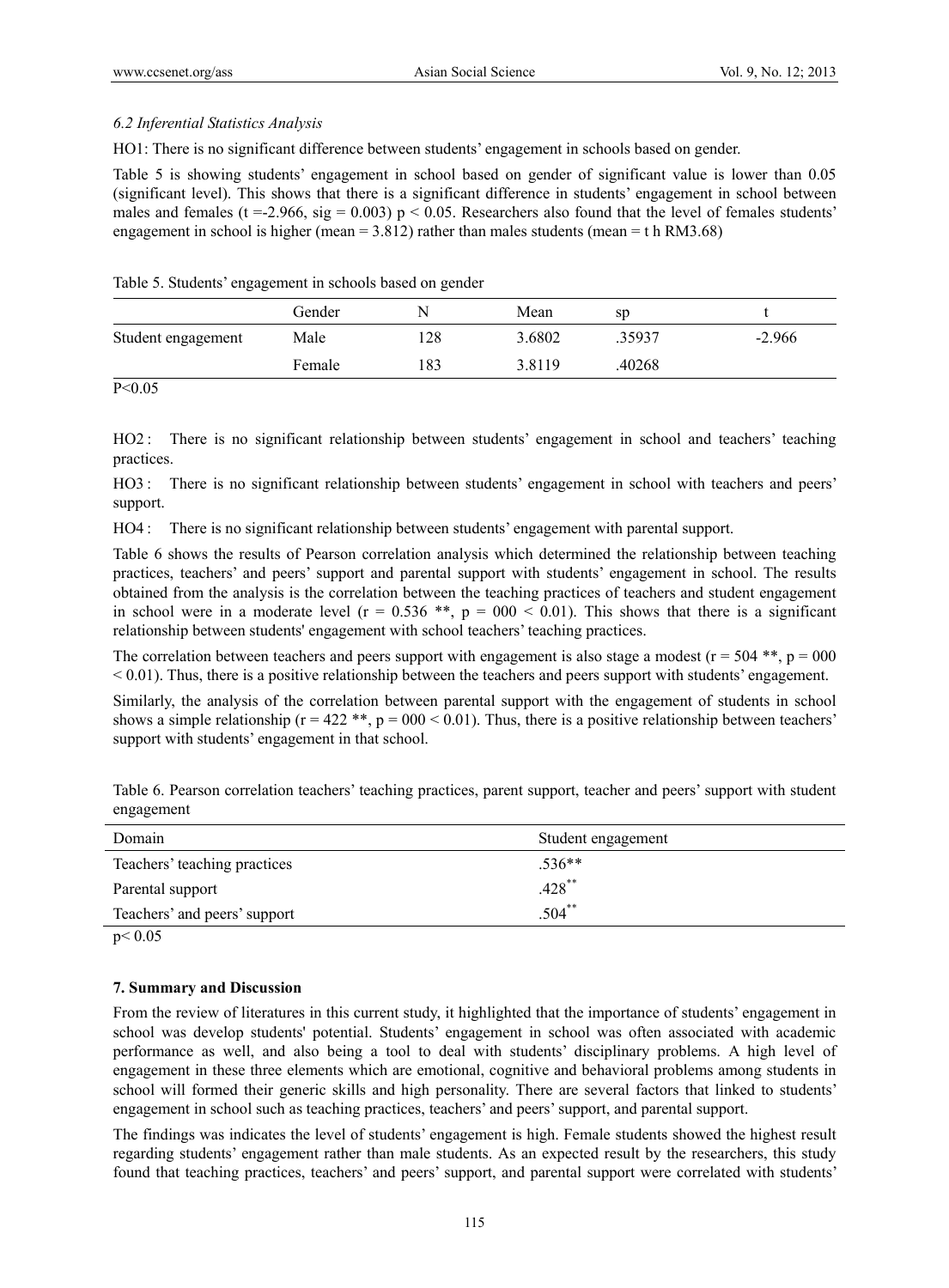engagement. It shows that students' engagement in school has a significant relationship with teaching practices, teachers' and peers' support and parental support.

Teaching practices had been seen as one of the factors of supportiveness towards students' engagement in school. The role of teachers may increase the level of interest on learning process among the students. Furthermore, students who will be more attractive in class were influenced by the approaches applied by the teacher whether interesting or not (Rebecca & Laura, 2010). Proactive teacher will find the way to help their students in order to improve their own potential, to explore their abilities and to provide opportunities and alternatives to students to become excellent in both areas; curriculum and co-curriculum.

Likewise the peer group influence to students participating in school activities.. During adolescents' period, peers are some of the people who are very significant for most students (Wentzel, 1991). At this stage, adolescents feel important to be accepted by peers. Hence, teens tend to follow the behavior of group where it is in it. In addition, Gene et al. (2011) says a peer social support can help teens to cope with their stress in school. Therefore, the selection of peers is very important so that the students are able to form a healthy life.

The study also found a significant relationship between students' participation by a factor of parental support. This finding is in line with the study of Abd. Razak & Gina (2011) who showed support parents have relevance to academic performance. Parenting practices expressly agreed by the children was the cause of parental involvement in their education while in high school. Parents who practice positive parenting behaviors such as constantly remind children about learning goals, encourage, motivate to improve performance, caring, reading habits were more involved in their children's education

Requirements of parental involvement in children's education interpreted as a claim of responsibility into the family. Sue (2008), in her study found that students from high SES and have parents from professionals who have high involvement in school. A stable financial is an important factor to ensure that the opportunities for students to participate in curricular and co-curriculum activities in school widely open.

The implications of this study shows that parents, teachers, and peers play an important role in supporting students to engage well in all activities organized in school. Thus, the role of teacher is to attract students to learn, while peers were act as social supporters in school. Responsive parents who are concerned and care about the children's education may enhance students' engagement in school.

In order to promote and increase the level of students' engagement, activities conducted in schools preferably take into account contributing factors such as student support teacher engagement, peers and parents. It sounds that parents may take a proactive step to be involved in children's learning in school. The school can use the channels of the parent teachers Association (PTA) to create awareness among parents in a way to encourage parental involvement on children's education effectively and efficiently.

Based on the results of the studies which had been carried out, it can be concluded that students' engagement in school is important for the development and growth of the students. Students' engagement has a positive relationship with the teachers, peers and parental support. Therefore, all of the parties involved such as students, schools, parents and the local community need to work together and co-operate by understanding and supporting this idea in order to increase the level of one of the school in Selangor state, certainly do not reflect the Selangor school students' engagement or Malaysia. So, the findings cannot be generalized as well. With that, it is proposed that more study should carry out so that the result can be representing towards a larger population. A qualitative research is also can be used as one of the methods to understand students' engagement in detail.

#### **References**

- Alarcon, G. M., Edwards, J. M., & Menke, L. E. (2011). Student burnout and engagement: A test of the conservation of resources theory. *The Journal of Psychology*, *145*(3), 211-227. http://dx.doi.org/10.1080/00223980.2011.555432
- Chapman, E. (2003). Alternative approaches to assessing student engagement rates. *Practical Assessment Research & Evaluation, 8*(13). Retrieved December 10, 2012, from http://pareonline.net/getvn.asp?v=8
- Chua, Y. P. (2006). *Asas Statistik Penyelidikan.* Kuala Lumpur: Mc Graw-Hill.
- Edmonds, R. (1979). Effective Schools Fort the Urban Poor. *Educational Leadership, 37*(1).
- Finn, J. D. (1989). Withdarawing from School. *Review of Educational Research, 59*, 117-142. http://dx.doi.org/10.3102/00346543059002117
- Frederick, J., Blumenfeld, P., & Morison. (2004). A school engagement: Potential of the concept, and state of the evidence. *Review of Education Research, 74*(1), 59-109. http://dx.doi.org/10.3102/00346543074001059